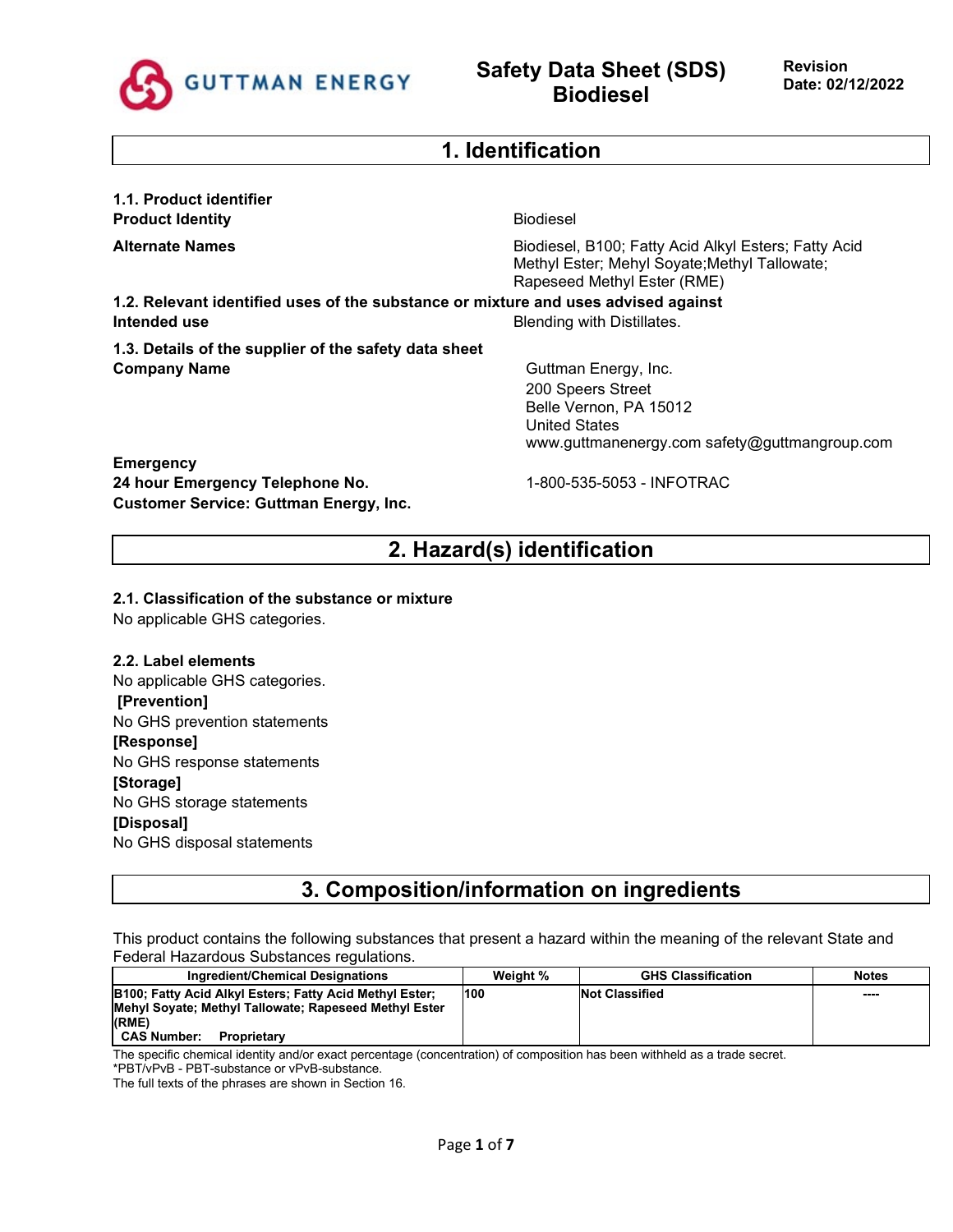

### **Section 4. First aid measures**

#### **4.1. Description of first aid measures**

| General           | In all cases of doubt, or when symptoms persist, seek medical attention.<br>Never give anything by mouth to an unconscious person.                                                                                                         |
|-------------------|--------------------------------------------------------------------------------------------------------------------------------------------------------------------------------------------------------------------------------------------|
| <b>Inhalation</b> | Remove to fresh air, keep patient warm and at rest. If breathing is irregular or stopped, give<br>artificial respiration. If unconscious, place in the recovery position and obtain immediate<br>medical attention. Give nothing by mouth. |
| <b>Eyes</b>       | Irrigate copiously with clean water for at least 15 minutes, holding the eyelids apart and<br>seek medical attention.                                                                                                                      |
| <b>Skin</b>       | Remove contaminated clothing. Wash skin thoroughly with soap and water or use a<br>recognized skin cleanser.                                                                                                                               |
| Ingestion         | If swallowed obtain immediate medical attention. Keep at rest. Do NOT induce vomiting.                                                                                                                                                     |
|                   | 4.2. Most important symptoms and effects, both acute and delayed                                                                                                                                                                           |
| <b>Overview</b>   | No specific symptom data available.<br>Treat symptomatically. Check section 2.2 (GHS Label Elements) for further details.                                                                                                                  |

### **Section 5. Fire-fighting measures**

### **5.1. Extinguishing media**

In case of fire use media as appropriate for surrounding fire.

#### **5.2. Special hazards arising from the substance or mixture**

Hazardous decomposition: No hazardous decomposition data available.

#### **5.3. Advice for fire-fighters**

As with all fires, wear positive pressure, self-contained breathing apparatus, (SCBA) with a full face piece and protective clothing. Persons without respiratory protection should leave area. Wear SCBA during clean-up immediately after fire. No smoking.

Some may burn but none ignite readily.

Move containers from fire area if you can do it without risk. Wear positive pressure self-contained breathing apparatus (SCBA). Structural firefighters' protective clothing provides limited protection in fire situations ONLY; it is not effective in spill situations where direct contact with the substance is possible. Wear chemical protective clothing that is specifically recommended by the manufacturer. It may provide little or no thermal protection. **ERG Guide No.** 

### **Section 6. Accidental release measures**

#### **6.1. Personal precautions, protective equipment and emergency procedures**

Put on appropriate personal protective equipment (see section 8).

#### **6.2. Environmental precautions**

Do not allow spills to enter drains or waterways.

Use good personal hygiene practices. Wash hands before eating, drinking, smoking or using toilet. Promptly remove soiled clothing and wash thoroughly before reuse.

#### **6.3. Methods and material for containment and cleaning up**

Stop leak if you can do it without risk.

SMALL SPILLS: Take up with sand or other non-combustible absorbent material and place into containers for later disposal.

LARGE SPILLS: Dike far ahead of liquid spill for later disposal.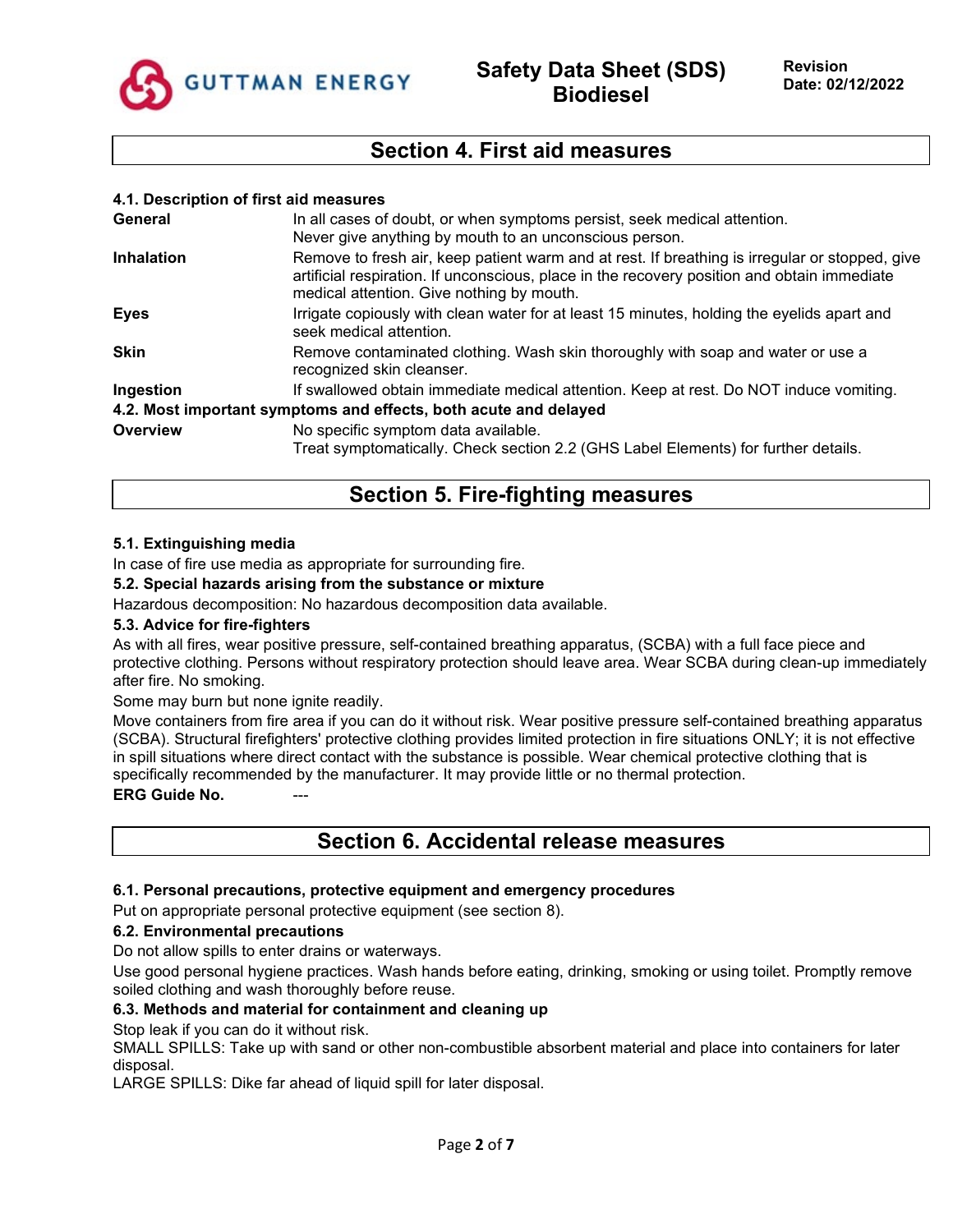

### **Section 7. Handling and storage**

### **7.1. Precautions for safe handling**

Handle containers carefully to prevent damage and spillage. Check section 2.2 (GHS Label Elements) for further details. - [Prevention]

### **7.2. Conditions for safe storage, including any incompatibilities**

Incompatible materials: No data available.

Check section 2.2 (GHS Label Elements) for further details. - [Storage]

### **7.3. Specific end use(s)**

No data available.

# **Section 8. Exposure controls / personal protection**

#### **8.1. Control parameters**

| <b>Exposure</b>                                                              |                                           |                             |                      |  |
|------------------------------------------------------------------------------|-------------------------------------------|-----------------------------|----------------------|--|
| CAS No.                                                                      | <b>Ingredient</b>                         | Source                      | Value                |  |
| Proprietary                                                                  | B100; Fatty Acid Alkyl Esters; Fatty Acid | <b>IOSHA</b>                | No Established Limit |  |
| Methyl Ester; Mehyl Soyate; Methyl<br>Tallowate; Rapeseed Methyl Ester (RME) | <b>ACGIH</b>                              | No Established Limit        |                      |  |
|                                                                              | <b>NIOSH</b>                              | <b>No Established Limit</b> |                      |  |

#### **8.2. Exposure controls**

| <b>Respiratory</b>          | If workers are exposed to concentrations above the exposure limit they must use the<br>appropriate, certified respirators.                                                                                                                                                                                                             |
|-----------------------------|----------------------------------------------------------------------------------------------------------------------------------------------------------------------------------------------------------------------------------------------------------------------------------------------------------------------------------------|
| <b>Eyes</b>                 | Protective safety glasses recommended                                                                                                                                                                                                                                                                                                  |
| Skin                        | Protective gloves recommended.                                                                                                                                                                                                                                                                                                         |
| <b>Engineering Controls</b> | Provide adequate ventilation. Where reasonably practicable this should be achieved by the<br>use of local exhaust ventilation and good general extraction. If these are not sufficient to<br>maintain concentrations of particulates and any vapor below occupational exposure limits<br>suitable respiratory protection must be worn. |
| <b>Other Work Practices</b> | Use good personal hygiene practices. Wash hands before eating, drinking, smoking or<br>using toilet. Promptly remove soiled clothing and wash thoroughly before reuse.                                                                                                                                                                 |
|                             | Check section 2.2 (GHS Label Elements) for further details.                                                                                                                                                                                                                                                                            |

# **Section 9. Physical and chemical properties**

**9.1. Information on basic physical and chemical properties**

| <b>Appearance</b>                            | Color: Pale Yellow Physical State: Liquid  |
|----------------------------------------------|--------------------------------------------|
| Odor                                         | Mild                                       |
| <b>Odor threshold</b>                        | Not determined                             |
| рH                                           | Not Measured                               |
| Melting point / freezing point               | Not Measured                               |
| Initial boiling point and boiling range      | 536 °F (280 °C)                            |
| <b>Flash Point</b>                           | $>$ 226 °F ( $>$ 107.7778 °C)              |
| <b>Evaporation rate (Ether = 1)</b>          | Not Measured                               |
| Flammability (solid, gas)                    | Not Applicable                             |
| Upper/lower flammability or explosive limits | <b>Lower Explosive Limit: Not Measured</b> |
|                                              | <b>Upper Explosive Limit: Not Measured</b> |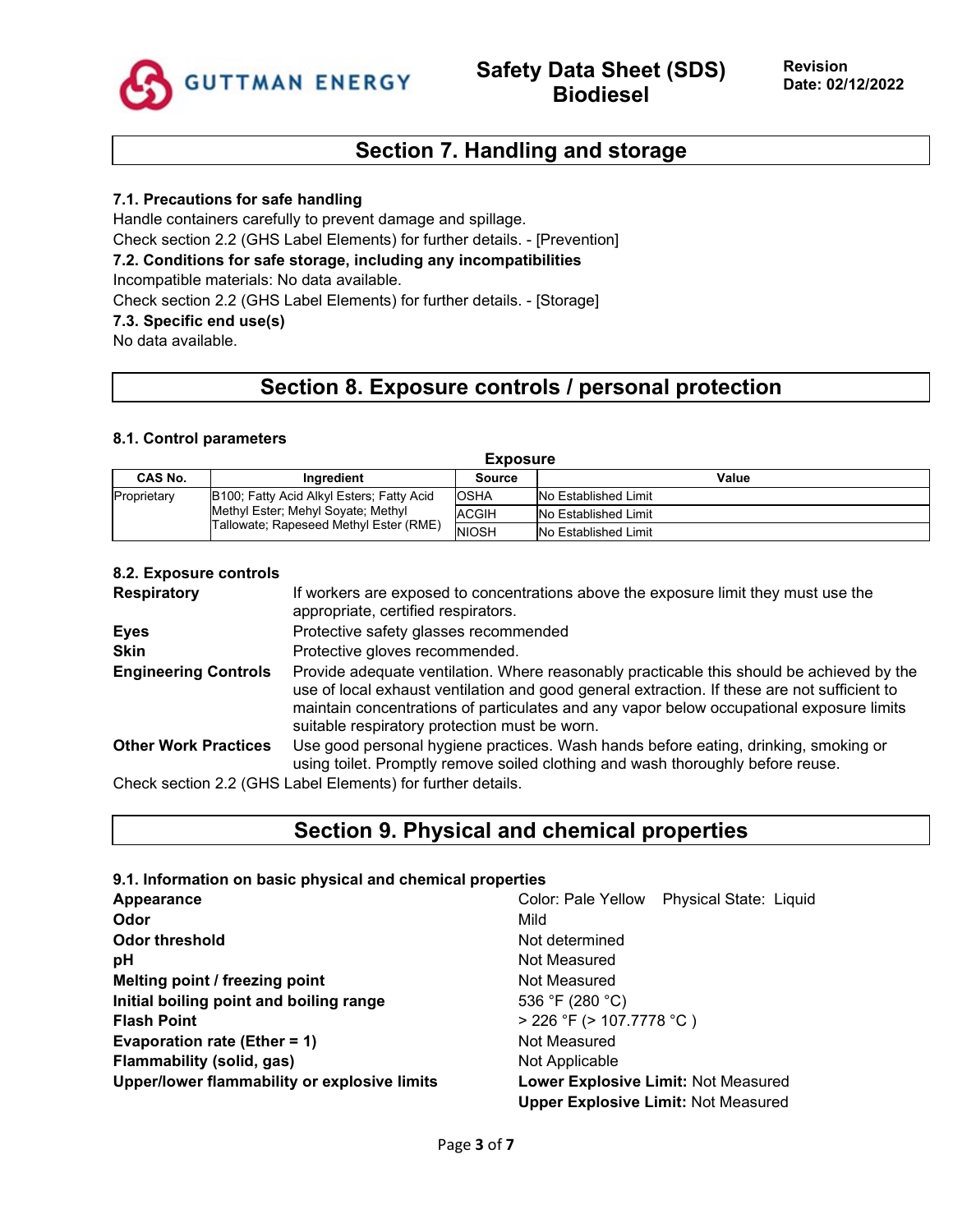

**Vapor pressure (Pa)** Not Measured **Vapor Density**  $> 1$  Air=1 **Relative Density CONSERVING PROPERTY CONSERVING PROPERTY CONSERVING PROPERTY CONSERVING PROPERTY CONSERVING PROPERTY Solubility in Water** Negligible < 0.1 % **Partition coefficient n-octanol/water (Log Kow)** Not Measured Auto-ignition temperature **Not Measured** Not Measured **Decomposition temperature** Not Measured **Viscosity (cSt)** Not Measured **Volatile by Weight**  $\leq 2\%$ **% Volatile (by volume)** < 2 % **9.2. Other information** No other relevant information.

# **Safety Data Sheet (SDS) Biodiesel**

## **Section 10. Stability and reactivity**

### **10.1. Reactivity**

Hazardous Polymerization will not occur. **10.2. Chemical stability** Stable under normal circumstances. **10.3. Possibility of hazardous reactions** No data available. **10.4. Conditions to avoid** No data available.

**10.5. Incompatible materials**

No data available.

#### **10.6. Hazardous decomposition products**

No hazardous decomposition data available.

# **Section 11. Toxicological information**

#### **Acute toxicity**

Note: When no route specific LD50 data is available for an acute toxin, the converted acute toxicity point estimate was used in the calculation of the product's ATE (Acute Toxicity Estimate).

|                                                                                      | Ingredient                                                                                                       |                           | Oral LD50,<br>mg/kg                                                | Skin LD50,<br>mg/kg       | <b>Inhalation</b><br>Vapor LC50,<br>mg/L/4hr | <b>Inhalation</b><br>Dust/Mist LC50,<br>mg/L/4hr | Inhalation<br>Gas LC50,<br>ppm |
|--------------------------------------------------------------------------------------|------------------------------------------------------------------------------------------------------------------|---------------------------|--------------------------------------------------------------------|---------------------------|----------------------------------------------|--------------------------------------------------|--------------------------------|
| (RME) - (Proprietary)                                                                | B100; Fatty Acid Alkyl Esters; Fatty Acid Methyl Ester;<br>Mehyl Soyate; Methyl Tallowate; Rapeseed Methyl Ester |                           | No data<br>available                                               | No data<br>available      | No data<br>available                         | No data<br>available                             | No data<br>available           |
| <b>Carcinogen Data</b>                                                               |                                                                                                                  |                           |                                                                    |                           |                                              |                                                  |                                |
| CAS No.                                                                              | Ingredient                                                                                                       | <b>Source</b>             |                                                                    | Value                     |                                              |                                                  |                                |
| B100; Fatty Acid Alkyl Esters; Fatty<br>Proprietary                                  |                                                                                                                  | <b>OSHA</b>               | Regulated Carcinogen: No:                                          |                           |                                              |                                                  |                                |
| Acid Methyl Ester; Mehyl Soyate;<br>Methyl Tallowate; Rapeseed Methyl<br>Ester (RME) | <b>NTP</b>                                                                                                       | Known: No: Suspected: No: |                                                                    |                           |                                              |                                                  |                                |
|                                                                                      | <b>IARC</b>                                                                                                      |                           | Group 1: No; Group 2a: No; Group 2b: No; Group 3: No; Group 4: No; |                           |                                              |                                                  |                                |
|                                                                                      |                                                                                                                  | <b>ACGIH</b>              | No Established Limit                                               |                           |                                              |                                                  |                                |
| <b>Classification</b>                                                                |                                                                                                                  |                           | Category                                                           | <b>Hazard Description</b> |                                              |                                                  |                                |
| Acute toxicity (oral)                                                                |                                                                                                                  |                           |                                                                    | Not Applicable            |                                              |                                                  |                                |
| Acute toxicity (dermal)                                                              |                                                                                                                  |                           | Not Applicable                                                     |                           |                                              |                                                  |                                |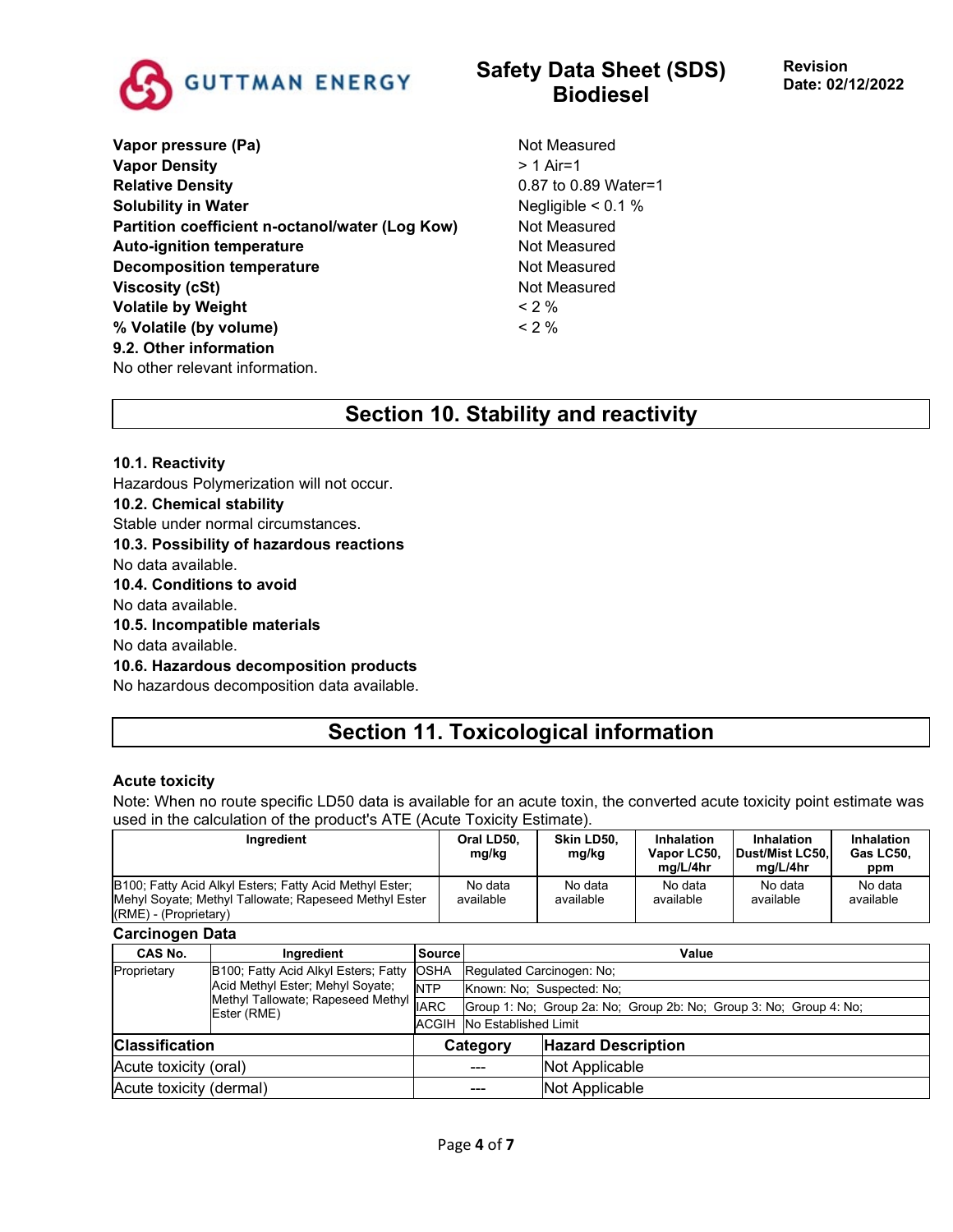

# **Safety Data Sheet (SDS) Biodiesel**

| Acute toxicity (inhalation)   | Not Applicable |
|-------------------------------|----------------|
| Skin corrosion/irritation     | Not Applicable |
| Serious eye damage/irritation | Not Applicable |
| Respiratory sensitization     | Not Applicable |
| Skin sensitization            | Not Applicable |
| Germ cell mutagenicity        | Not Applicable |
| Carcinogenicity               | Not Applicable |
| Reproductive toxicity         | Not Applicable |
| STOT-single exposure          | Not Applicable |
| STOT-repeated exposure        | Not Applicable |
| Aspiration hazard             | Not Applicable |
|                               |                |

## **Section 12. Ecological information**

### **12.1. Toxicity**

No additional information provided for this product. See Section 3 for chemical specific data.

### **Aquatic Ecotoxicity**

| Inaredient                                                                                                       | 96 hr LC50 fish.<br>mg/l | 48 hr EC50 crustacea.<br>mq/l | ErC50 algae,<br>mq/l |
|------------------------------------------------------------------------------------------------------------------|--------------------------|-------------------------------|----------------------|
| B100; Fatty Acid Alkyl Esters; Fatty Acid Methyl Ester;<br>Mehyl Soyate; Methyl Tallowate; Rapeseed Methyl Ester | Not Available            | Not Available                 | Not Available        |
| $(RME)$ - (Proprietary)                                                                                          |                          |                               |                      |

### **12.2. Persistence and degradability**

There is no data available on the preparation itself.

**12.3. Bioaccumulative potential**

Not Measured

### **12.4. Mobility in soil**

No data available.

### **12.5. Results of PBT and vPvB assessment**

This product contains no PBT/vPvB chemicals.

### **12.6. Other adverse effects**

No data available.

### **Section 13. Disposal considerations**

### **13.1. Waste treatment methods**

Observe all federal, state and local regulations when disposing of this substance.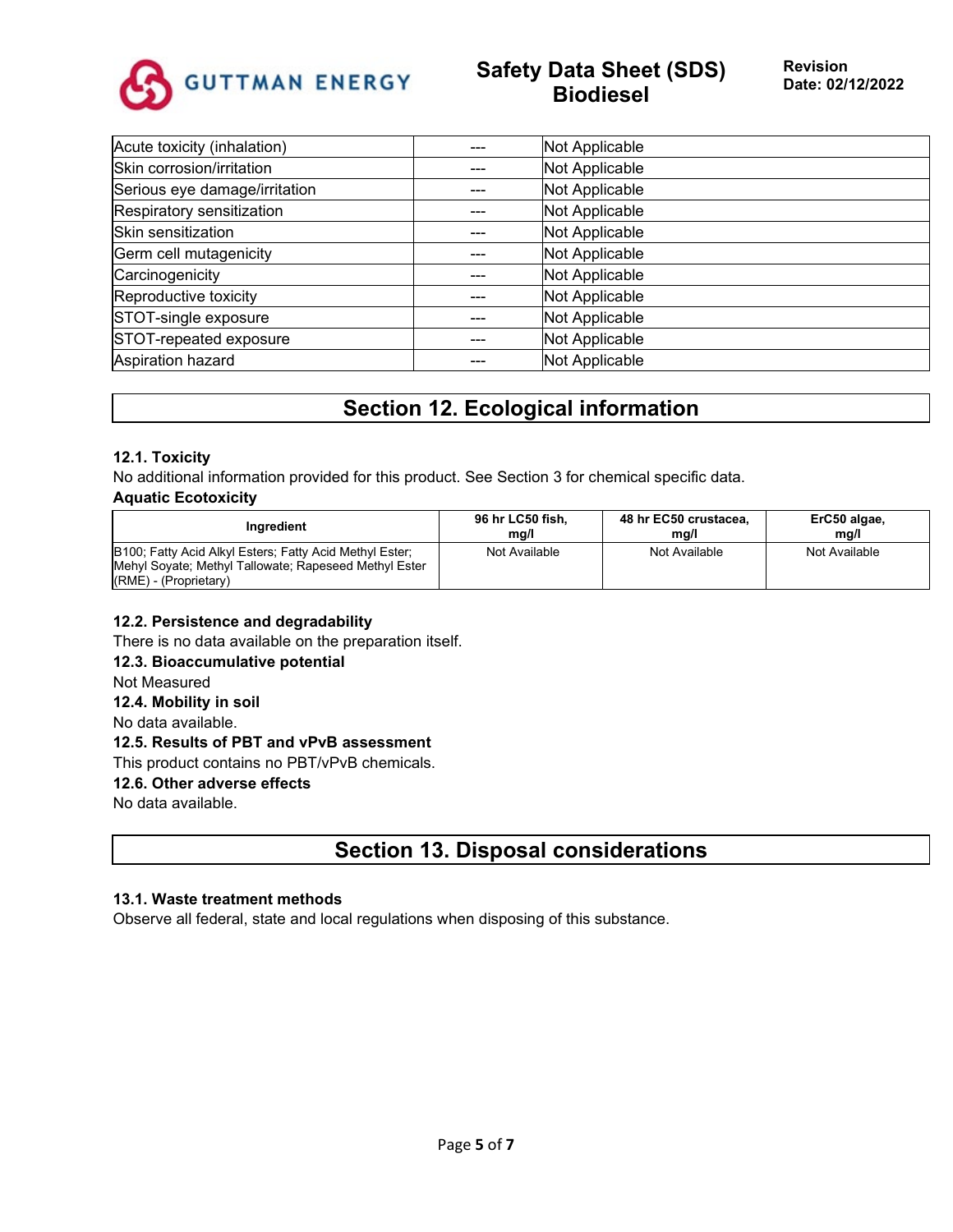

### **Section 14. Transport information**

|                                     | <b>DOT (Domestic Surface</b><br>Transportation)                                |  |
|-------------------------------------|--------------------------------------------------------------------------------|--|
| 14.1. UN number                     | Not Regulated                                                                  |  |
| 14.2. UN proper shipping<br>name    | Not Regulated                                                                  |  |
| 14.3. Transport hazard<br>class(es) | <b>DOT Hazard Class: Not</b><br>Applicable<br><b>Sub Class: Not Applicable</b> |  |
| 14.4. Packing group                 | Not Applicable                                                                 |  |
| 14.5. Environmental hazards         |                                                                                |  |
| <b>IMDG</b>                         | Marine Pollutant: No;                                                          |  |
| 14.6. Special precautions for user  |                                                                                |  |
|                                     | Not Applicable                                                                 |  |

| IMO / IMDG (Ocean<br>Transportation) |
|--------------------------------------|
| Not Regulated                        |
| Not Regulated                        |

**IMDG:** Not Applicable **Sub Class:** Not Applicable **Sub Class:** Not Applicable

**14.4. Not Applicable 14.4. Packing Not Applicable Not Applicable** 

**ICAO/IATA**

**Not Regulated** 

Not Regulated

**Air Class:** Not Applicable

### **Section 15. Regulatory information**

**Regulatory Overview** The regulatory data in Section 15 is not intended to be all-inclusive, only selected regulations are represented.

**Toxic Substance Control Act ( TSCA)** All components of this material are either listed or exempt from listing on the TSCA Inventory.

**EPCRA 302 Extremely Hazardous:**

To the best of our knowledge, there are no chemicals at levels which require reporting under this statute. **EPCRA 313 Toxic Chemicals:**

To the best of our knowledge, there are no chemicals at levels which require reporting under this statute. **Proposition 65 - Carcinogens (>0.0%):**

To the best of our knowledge, there are no chemicals at levels which require reporting under this statute. **Proposition 65 - Developmental Toxins (>0.0%):**

To the best of our knowledge, there are no chemicals at levels which require reporting under this statute. **Proposition 65 - Female Repro Toxins (>0.0%):**

To the best of our knowledge, there are no chemicals at levels which require reporting under this statute.

**Proposition 65 - Male Repro Toxins (>0.0%):**

To the best of our knowledge, there are no chemicals at levels which require reporting under this statute.

#### **Proposition 65 Label Warning:**

This product contains no chemicals known to the State of California to cause cancer and birth defects or other reproductive harm.